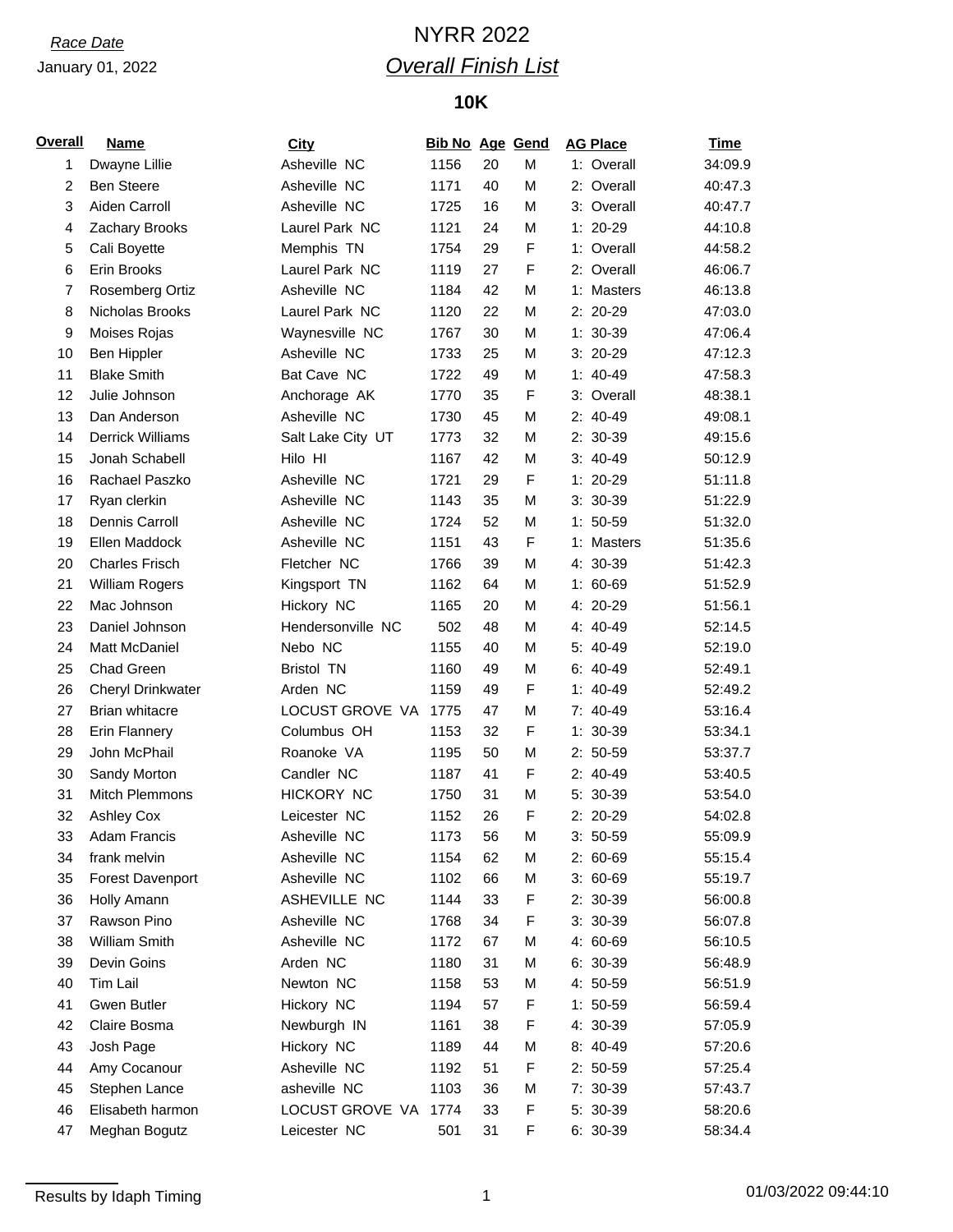### January 01, 2022

# *Race Date* NYRR 2022 *Overall Finish List*

## **10K**

| <u>Overall</u> | <b>Name</b>             | <b>City</b>       | <b>Bib No Age Gend</b> |    |              | <b>AG Place</b> | <u>Time</u> |
|----------------|-------------------------|-------------------|------------------------|----|--------------|-----------------|-------------|
| 48             | Rachel Rothstein        | Fairview NC       | 1183                   | 59 | F            | $3: 50-59$      | 58:34.6     |
| 49             | Christopher Sacco       | Asheville NC      | 1764                   | 47 | M            | 9: 40-49        | 58:40.6     |
| 50             | Jennifer Van Lue        | Asheville NC      | 1166                   | 43 | F            | $3: 40-49$      | 58:40.8     |
| 51             | Seth Bird               | Asheville NC      | 1175                   | 56 | M            | $5: 50-59$      | 58:44.8     |
| 52             | Connor Page             | Hickory NC        | 1190                   | 16 | M            | $1: 13-19$      | 58:49.3     |
| 53             | Alexis Mazzarella       | Hendersonville NC | 503                    | 27 | F            | $3:20-29$       | 58:57.3     |
| 54             | <b>Edward Kearns</b>    | Fairview NC       | 1765                   | 53 | M            | $6: 50-59$      | 59:21.0     |
| 55             | <b>Kelsey Flint</b>     | Marshall NC       | 1105                   | 30 | F            | 7: 30-39        | 59:21.7     |
| 56             | Raul Garcia             | Coral Gables FL   | 1122                   | 37 | M            | 8: 30-39        | 59:34.0     |
| 57             | Susan Garland           | Arden NC          | 1168                   | 53 | F            | 4: 50-59        | 59:34.2     |
| 58             | David Gebbie            | Asheville NC      | 1170                   | 61 | M            | $5:60-69$       | 59:40.5     |
| 59             | Nanette Renegar         | Waynesville NC    | 1140                   | 48 | F            | 4: 40-49        | 1:00:55.0   |
| 60             | Logan Corley            | Arden NC          | 1113                   | 32 | F            | 8: 30-39        | 1:00:59.0   |
| 61             | <b>GAIL MORRIS</b>      | Hendersonville NC | 1127                   | 56 | F            | 5: 50-59        | 1:01:05.8   |
| 62             | <b>Carlton Cooper</b>   | Arden NC          | 1147                   | 65 | M            | $6: 60-69$      | 1:01:28.2   |
| 63             | <b>Lisa Mullins</b>     | Arden NC          | 1734                   | 47 | F            | 5: 40-49        | 1:02:02.6   |
| 64             | <b>Courtney Landt</b>   | Clyde NC          | 1136                   | 28 | F            | 4: 20-29        | 1:02:57.1   |
| 65             | <b>Steven Heulett</b>   | Asheville NC      | 1123                   | 51 | M            | 7: 50-59        | 1:03:09.4   |
| 66             | <b>Burt Siders</b>      | Fletcher NC       | 1141                   | 70 | M            | 1: 70-79        | 1:03:15.8   |
| 67             | <b>Tara Theodossis</b>  | Asheville NC      | 1106                   | 43 | F            | $6: 40-49$      | 1:03:55.7   |
| 68             | Alex Judy               | Lexington KY      | 1197                   | 32 | M            | 9: 30-39        | 1:03:56.5   |
| 69             | Joanne Wilcox           | Candler NC        | 1731                   | 41 | F            | 7: 40-49        | 1:04:19.2   |
| 70             | <b>Brian Stuller</b>    | Hendersonville NC | 1115                   | 56 | M            | $8:50-59$       | 1:04:21.6   |
| 71             | <b>Cheryl Stuller</b>   | Hendersonville NC | 1116                   | 55 | F            | $6: 50-59$      | 1:04:21.9   |
| 72             | Andres Rodriguez        | Cincinnati OH     | 1130                   | 16 | M            | $2: 13-19$      | 1:04:51.1   |
| 73             | Ramon Rodriguez         | Fairview NC       | 1129                   | 48 | M            | 10: 40-49       | 1:04:53.0   |
| 74             | <b>Gay Reilly</b>       | Alexander NC      | 1727                   | 59 | $\mathsf{F}$ | 7: 50-59        | 1:05:28.6   |
| 75             | Carol Zucca             | Asheville NC      | 1149                   | 63 | F            | $1: 60-69$      | 1:05:32.6   |
| 76             | <b>Emily Ullmer</b>     | PENROSE NC        | 1728                   | 39 | F            | 9: 30-39        | 1:05:34.5   |
| 77             | <b>Brenna Boring</b>    | Winter Haven FL   | 1137                   | 51 | F            | $8:50-59$       | 1:06:11.1   |
| 78             | <b>Kim Walker</b>       | Candler NC        | 1124                   | 66 | F            | $2: 60-69$      | 1:06:14.6   |
| 79             | Sandy Shipley Manthorpe | Asheville NC      | 1133                   | 62 | F            | $3:60-69$       | 1:07:12.2   |
| 80             | jesse warren            | Asheville NC      | 1142                   | 64 | М            | 7: 60-69        | 1:07:16.6   |
| 81             | Ashleigh Bargiol        | Hendersonville NC | 1188                   | 30 | F            | 10: 30-39       | 1:07:24.9   |
| 82             | Melissa Drennan         | Asheville NC      | 1126                   | 51 | F            | $9:50-59$       | 1:08:12.7   |
| 83             | Alice Abarca            | Horse Shoe NC     | 1169                   | 44 | F            | 8: 40-49        | 1:08:30.7   |
| 84             | Sara Mills              | WEAVERVILLE NC    | 1178                   | 33 | F            | 11: 30-39       | 1:08:49.4   |
| 85             | <b>Courtney Lowery</b>  | Flat Rock NC      | 1752                   | 39 | F            | 12: 30-39       | 1:09:11.6   |
| 86             | Mary Mauney             | Fletcher NC       | 1185                   | 59 | F            | 10: 50-59       | 1:09:15.6   |
| 87             | Anthony Asiaghi         | Asheville NC      | 1732                   | 67 | M            | 8: 60-69        | 1:09:20.3   |
| 88             | David Sorrells          | Hendersonville NC | 1148                   | 62 | М            | $9:60-69$       | 1:09:36.8   |
| 89             | Vanessa Dibujes         | Miami FL          | 505                    | 33 | F            | 13: 30-39       | 1:09:43.3   |
| 90             | Amy Pointer             | BREVARD NC        | 1196                   | 46 | F            | 9: 40-49        | 1:10:20.2   |
| 91             | Rebecca Holmes          | Asheville NC      | 1177                   | 33 | F            | 14: 30-39       | 1:10:41.1   |
| 92             | Lindsay Wolfe           | Asheville NC      | 1131                   | 33 | F            | 15: 30-39       | 1:11:13.4   |
| 93             | Mac Heavener            | Greeneville TN    | 1138                   | 55 | M            | 9: 50-59        | 1:11:13.8   |
| 94             | <b>Rick Hebert</b>      | Biltmore Lake NC  | 1128                   | 70 | M            | 2: 70-79        | 1:11:32.1   |
|                |                         |                   |                        |    |              |                 |             |

Results by Idaph Timing 2 01/03/2022 09:44:12